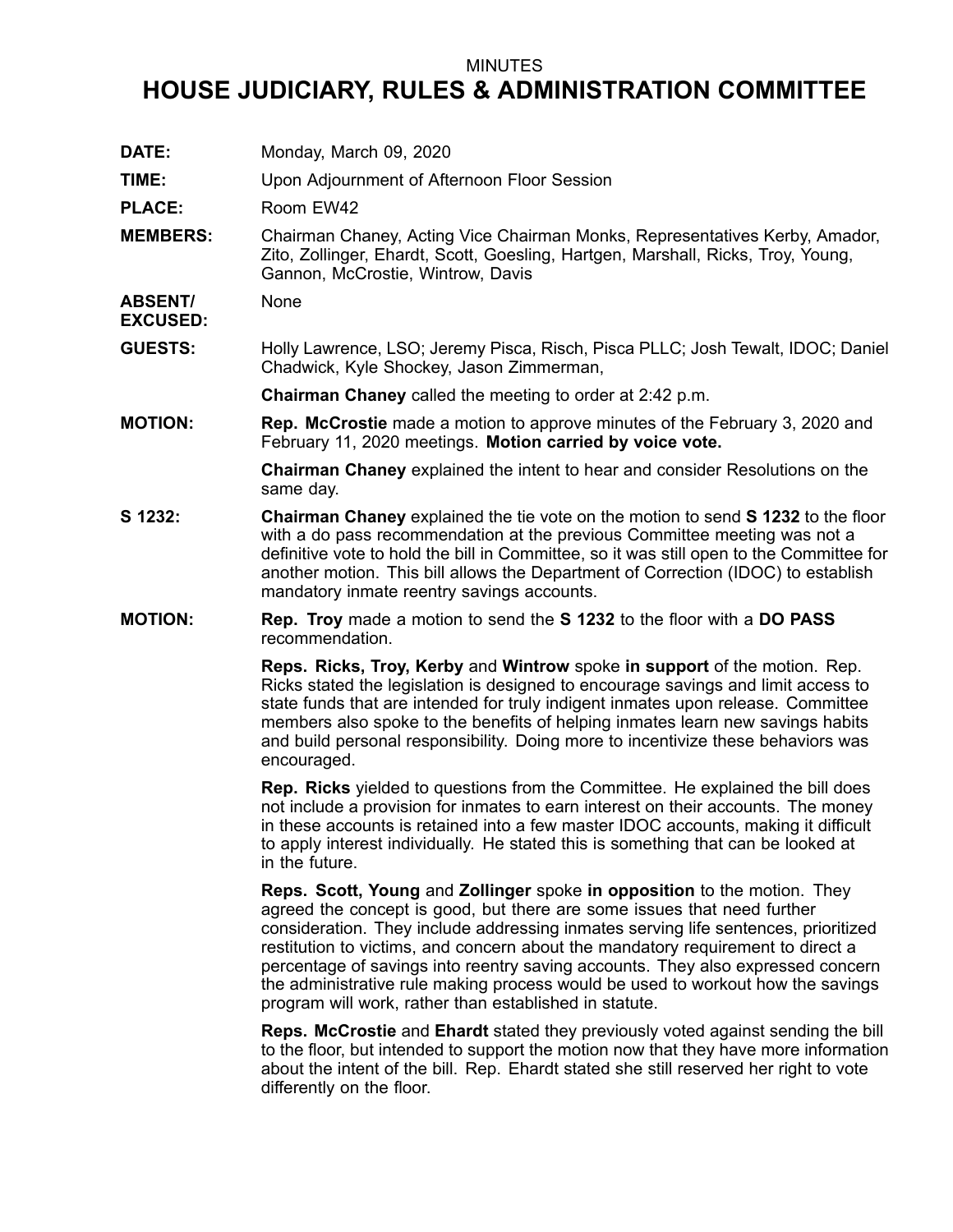- **ROLL CALL VOTE: Chairman Chaney** called for <sup>a</sup> roll call vote on the motion to send the bill to the floor with <sup>a</sup> **DO PASS** recommendation. **Motion carried by <sup>a</sup> vote of 13 AYE, 5 NAY**. **Voting in favor** of the motion: **Reps. Kerby, Amador, Ehardt, Goesling, Hartgen, Marshall, Ricks, Troy, Gannon, McCrostie, Wintrow, Davis** and **Chairman Chaney**. **Voting in opposition** to the motion: **Reps. Monks, Zito, Zollinger, Scott** and **Young**. **Rep. Ricks** will sponsor the bill on the floor.
- **SCR 130: Rep. Rubel** introduced **SCR 130** to honor William C. "Bill" Roden. This Senate Concurrent Resolution also calls for the lobbyist lounge on the Garden Level of the Idaho State Capitol to be known as the "Bill Roden Memorial Lounge."

**Jeremy Pisca**, Risch, Pisca PLLC, spoke **in support** of **SCR 130**. **Sen. Roden** was a mentor to Pisca and he shared stories about him.

- **MOTION: Rep. McCrostie** made <sup>a</sup> motion to send **SCR 130** to the floor with <sup>a</sup> **DO PASS** recommendation. **Motion carred by voice vote. Rep. Rubel** will sponsor the bill on the floor.
- **S 1356: Chairman Chaney** returned the bill to Committee for consideration. This bill adds one new District Court judge position to the First Judicial District.
- **MOTION: Rep. Kerby** made <sup>a</sup> motion to send **S 1356** to the floor with <sup>a</sup> **DO PASS** recommendation. **Motion carried by voice vote. Rep. Amador** will sponsor the bill on the floor.
- **S 1357: Chairman Chaney** returned the bill to Committee for consideration. This bill allows for <sup>a</sup> salary increase for Idaho Supreme Court Justices.
- **MOTION: Rep. Hartgen** made <sup>a</sup> motion to send **S 1357** to the floor with <sup>a</sup> **DO PASS** recommendation. **Motion carried by voice vote. Chairman Chaney** will sponsor the bill on the floor.
- **S 1283: Rep. Crane** presented the bill that provides <sup>a</sup> consistent way for people to request <sup>a</sup> waiver, variance, or amendment of an existing rule from state agencies. He described the criteria for requesting dispensation.

In answer to Committee questions, **Rep. Crane** stated an agency could develop <sup>a</sup> waiver process through administrative rule making and <sup>a</sup> waiver cannot be granted if it is against state law.

**Sen. Agenbroad** spoke **in support** of the bill and explained agencies who grant waivers or variances can use that information to consider amending the rule on <sup>a</sup> permanent basis.

**S 1370: Rep. Ricks** presented **S 1370** and yielded his time to **Jared Larsen**.

**Jared Larsen**, Criminal Policy Director, Governor's Office, explained this bill seeks to clarify <sup>a</sup> long-standing section of code that addresses the responsibility of the Board of Correction to provide for the care and maintenance of those incarcerated. It is the intent to provide opportunities for inmate employment, but it is not <sup>a</sup> requirement to do so.

**Josh Tewalt**, Director, Idaho Department of Correction answered Committee questions. He stated approximately 75 percent of inmates would like to work and the department is focused on identifying opportunities for those who would like to do so, but the focus is on providing programming that builds basic life skills to help inmates become more work ready. He explained this bill was the result of <sup>a</sup> legal challenge to the language that stated the Board of Correction was responsible for providing employment for all prisoners.